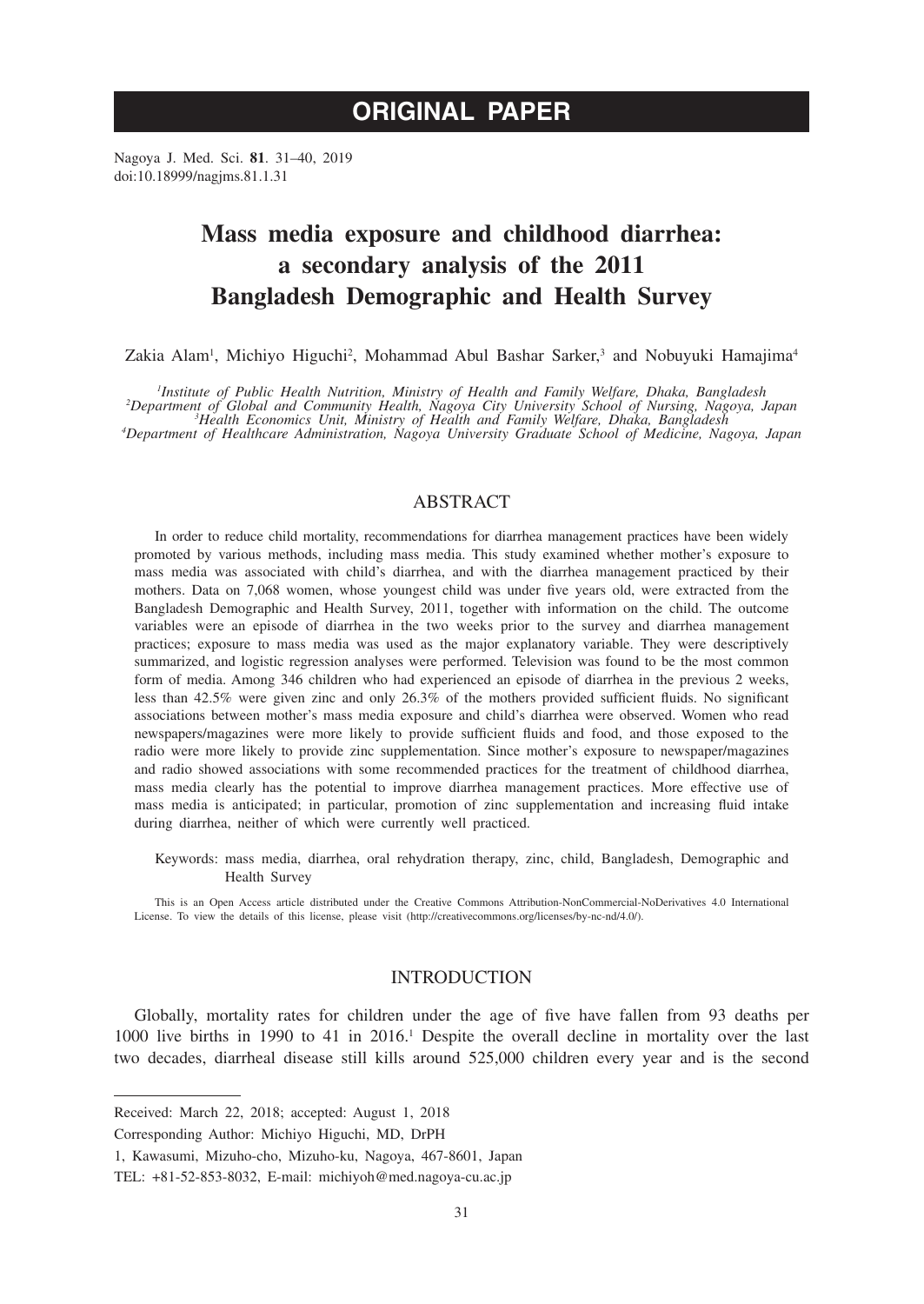leading cause of death in children under five years old.<sup>2</sup> In Bangladesh, the under-five-year mortality rate has drastically declined from 144 deaths per 1000 live births in 1990 to 34 in 2016.3 The under 5-year mortality rate due to diarrhea has also decreased; however, it was 2.3 per 1000 live births in 2016. This figure is lower than India and Pakistan, but higher than other South Asian countries and majority of Southeast Asian countries.<sup>4</sup>

The immediate cause of death after diarrhea is dehydration. Dehydration can be prevented through increased intake of fluids and continued feeding, while rehydration therapy using oral rehydration salts (ORS) has been demonstrated to reduce diarrheal mortality by up to  $93\%$ <sup>5</sup> Most diarrhea cases are treatable at home by administration of ORS. Recommended homemade solutions (RHS), such as sugar-salt and water, or cereal-based drinks can also be used. More recently, zinc supplementation has been included in the treatment recommendations, as it reduces the duration and severity of the diarrheal episode, stool volume, and the need for advanced medical care.<sup>6</sup>

It has been suggested that the provision of information through electronic mass media is effective in increasing awareness of the value of oral rehydration therapy (ORT) and that it can also encourage people to administer zinc to their children to treat diarrhea.<sup>7-10</sup> Mass media has been used to disseminate several public messages regarding various social and medical issues, <sup>11-14</sup> and studies have been conducted to determine whether there is an association between mass media exposure and people's knowledge, practice and health outcomes.15-17 In Bangladesh, mass media has been utilized for health promotion, too. For example, since the 1990s, the Bangladeshi government, in collaboration with the United Nations Children's Fund (UNICEF) Bangladesh, has used a cartoon called 'Meena' to deliver messages related to health.<sup>18</sup> It is believed that a large proportion of the population has been educated regarding essential health information in this way.19-21

However, to date, no study has investigated whether mass media exposure is related to diarrhea management practices for children under five years old in Bangladesh. Therefore, in this study, we aimed to describe mother's exposure to mass media and diarrhea management practices, using a nationally representative Bangladeshi dataset. Associations between mothers' exposure to mass media and a diarrheal episode among children under 5 years old and the diarrhea management practiced by the mothers of these children were then examined.

# MATERIALS AND METHODS

#### *Dataset and extracted samples*

Nationally representative data from the Bangladesh Demographic and Health Survey (BDHS) 2011 were used for this study. The original dataset was obtained from ICF International at the authors' request. The BDHS 2011 was conducted by the National Institute of Population Research and Training, part of the Ministry of Health and Family Welfare, Bangladesh from July to December 2011. The complete BDHS study sample consists of 17,842 ever-married women aged 12–49 years, and 3,997 men aged 15–54 years, from 17,141 households. Detailed information about the study design and data collection of BDHS 2011, including ethical considerations, can be found elsewhere.<sup>22</sup>

For this study, data on women aged 15–49 whose youngest child was under five years and lived with her were extracted along with this child's data. A total of 7,068 women and their youngest child were included in this study.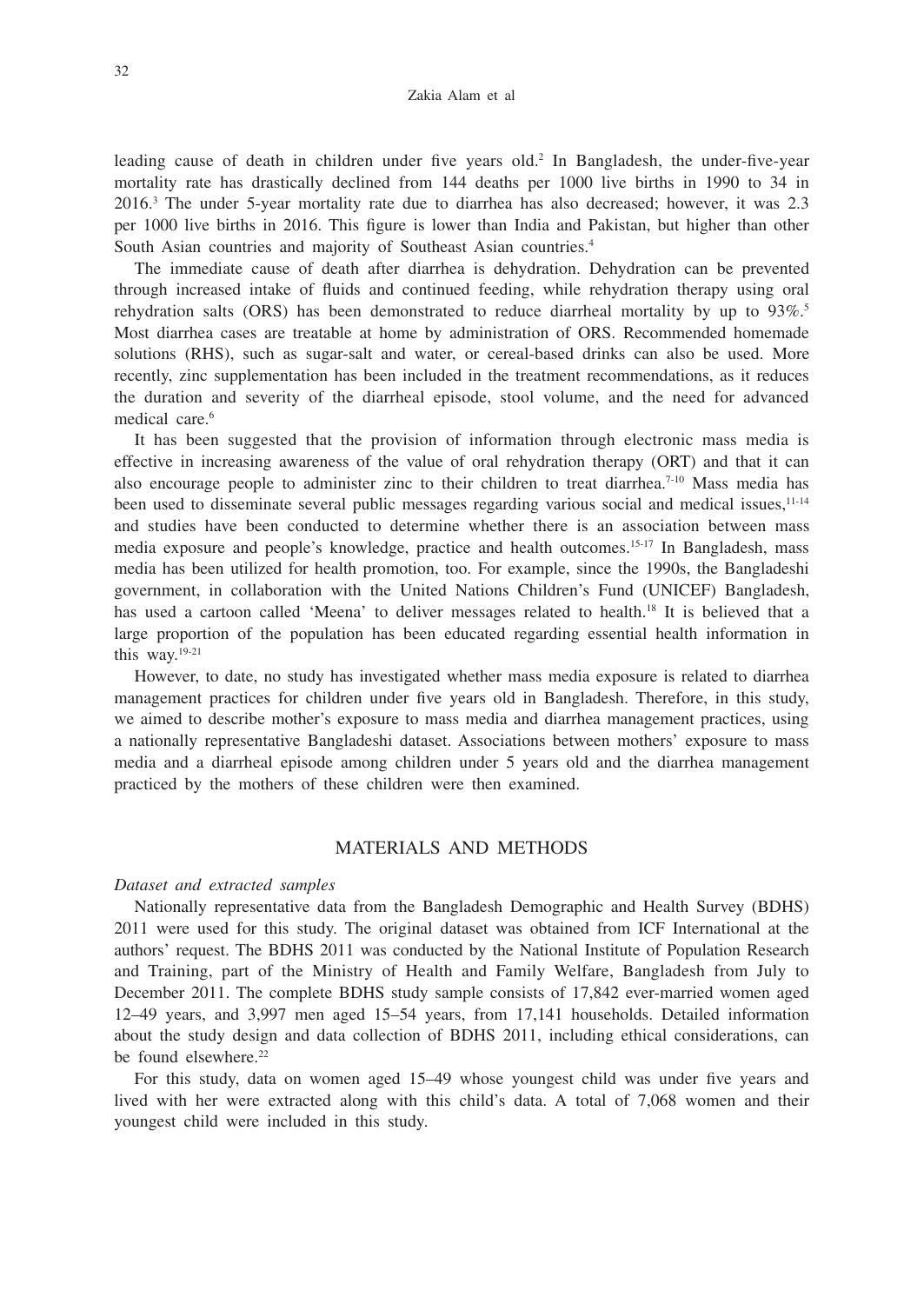### 33

#### *Independent variables*

Exposure to mass media: reading newspapers and/or magazines, listening to the radio, and watching television were used as independent variables in this study. The frequency of each activity was coded into three categories: (1) not at all, (2) less than once a week, and (3) at least once a week. Based on these three categories, subjects were defined as 'not exposed' for those who answered 'not at all' or 'exposed' otherwise.

Other demographic and socio-economic factors of mother and household characteristics were also considered as possible confounding variables. These included place of residence, mother's age, education, working status, religion and household's wealth index. The wealth index is a composite measure of a household's cumulative living standard, which is calculated based on the household's ownership of selected assets, indicating its relative economic level.<sup>22</sup>

#### *Dependent variables*

The dependent variables were the occurrence of a diarrheal episode and diarrhea-related practices. In BDHS, mothers were asked whether their child had experienced diarrhea during the 2-week period prior to the survey and this was used as the variable for a diarrheal episode. The variables regarding diarrhea management practices were as follows: (1) whether the child received ORS and/or RHS; (2) whether the child received zinc syrup or tablets; (3) the amount of fluid the child was given, including breast milk (nothing / much less / somewhat less / about the same / more than usual); (4) the amount of food a child was given (never gave / stopped / much less / somewhat less / about the same / more than usual). According to guidelines issued by UNICEF and the World Health Organization (WHO), increased fluid and continued feeding during the diarrheal episode are recommended.<sup>6</sup> Therefore, we defined a 'more than usual' amount of fluid during a diarrheal episode as a sufficient amount and all other options were considered insufficient. Regarding food, the options 'about the same' or 'more than usual' were defined as sufficient.

## *Statistical analysis*

First, characteristics of the mothers and the households were described by the occurrence of childhood diarrhea in the 2-week period prior to the survey. Chi-squared tests were used to examine differences in characteristics between two groups (with or without a diarrheal episode in the 2-week period prior to the survey). Second, exposure to mass media and diarrhea management practices were compared by place of residence (urban or rural), and chi-squared tests were performed to examine associations. Third, logistic regression analyses were performed to test the associations between exposure to mass media and a diarrheal episode, as well as each of the four diarrhea management practices. Crude and adjusted odds ratios (ORs) after adjusting for demographic and socio-economic factors (place of residence, mother's age, education, working status, religion and household's wealth index) were estimated, as well as 95% confident intervals (CIs). A two-tailed *P*-value <0.05 was considered statistically significant. Stata ® version 12 and SPSS® version 20 were used for the analyses.

## RESULTS

Demographic and socio-economic characteristics of mothers and households are shown in Table 1. None of the examined characteristics were statistically associated with child's diarrheal episode.

Table 2 shows that the majority of women, in both urban and rural areas, did not read newspapers and/or magazines at all (71.2% and 87.6%, respectively). The main form of media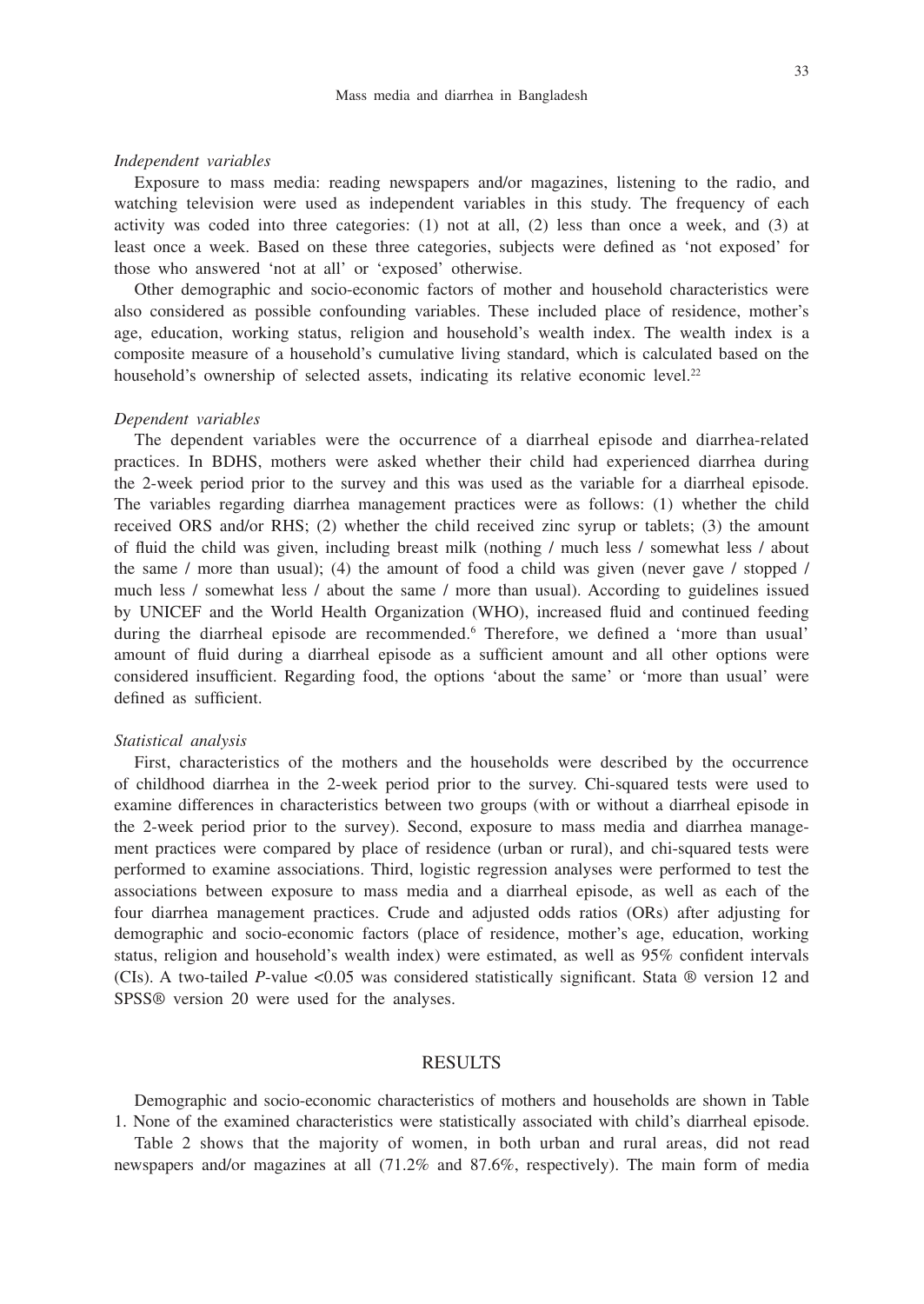|                          |             | <b>Total</b> |             |      | Diarrheal episode |      |            |
|--------------------------|-------------|--------------|-------------|------|-------------------|------|------------|
| <b>Characteristics</b>   |             |              |             | Yes  |                   | No   | $P$ -value |
|                          | $\mathbf n$ | $\%$         | $\mathbf n$ | $\%$ | $\mathbf n$       | $\%$ |            |
| Place of residence       |             |              |             |      |                   |      |            |
| Urban                    | 2,231       | 31.6         | 95          | 27.5 | 2,135             | 31.8 |            |
| Rural                    | 4,837       | 68.4         | 251         | 72.5 | 4,585             | 68.2 | 0.09       |
| Mother's age             |             |              |             |      |                   |      |            |
| $\leq$ 19 years          | 986         | 14.0         | 50          | 14.5 | 936               | 13.9 |            |
| $20-29$ years            | 4,380       | 62.0         | 219         | 63.3 | 4,160             | 61.9 | 0.72       |
| $\geq 30$ years          | 1,702       | 24.1         | 77          | 22.3 | 1,624             | 24.2 |            |
| Mother's education       |             |              |             |      |                   |      |            |
| No education             | 1,268       | 17.9         | 68          | 19.7 | 1,199             | 17.9 |            |
| Incomplete primary       | 1,218       | 17.2         | 67          | 19.4 | 1,151             | 17.1 |            |
| Primary                  | 3,558       | 50.3         | 168         | 48.6 | 3,389             | 50.4 | 0.41       |
| Secondary or higher      | 1,024       | 14.5         | 43          | 12.4 | 981               | 14.6 |            |
| Mother's working status  |             |              |             |      |                   |      |            |
| Non-working              | 6,359       | 90.0         | 309         | 89.3 | 6,049             | 90.0 |            |
| Working                  | 709         | 10.0         | 37          | 10.7 | 671               | 10.0 | 0.67       |
| <b>Religion</b>          |             |              |             |      |                   |      |            |
| Islam                    | 6,364       | 90.0         | 317         | 91.6 | 6045              | 90.0 |            |
| Other                    | 704         | 10.0         | 29          | 8.4  | 675               | 10.0 | 0.31       |
| Source of drinking water |             |              |             |      |                   |      |            |
| Non-improved             | 809         | 11.5         | 46          | 13.3 | 761               | 11.3 |            |
| Improved                 | 6,259       | 88.6         | 300         | 86.7 | 5,959             | 88.7 | 0.26       |
| Type of toilet facility  |             |              |             |      |                   |      |            |
| Non-improved             | 3,663       | 51.8         | 192         | 55.5 | 3,469             | 51.6 | 0.16       |
| Improved                 | 3,045       | 48.2         | 154         | 44.5 | 3,251             | 48.4 |            |
| Wealth index             |             |              |             |      |                   |      |            |
| Poorest                  | 1,470       | 20.8         | 76          | 22.0 | 1394              | 20.7 |            |
| Poorer                   | 1,346       | 19.0         | 67          | 19.4 | 1,279             | 19.0 |            |
| Middle                   | 1,358       | 19.2         | 71          | 20.5 | 1,286             | 19.1 | 0.64       |
| Richer                   | 1,415       | 20.0         | 71          | 20.5 | 1,343             | 20.0 |            |
| Richest                  | 1,479       | 20.9         | 61          | 17.6 | 1,418             | 21.1 |            |

**Table 1 Socio-demographic characteristics of mothers, and diarrheal episodes in their children (n=7,068)**

that they were exposed to was television. All types of media were statistically associated with place of residence. The proportion of exposure to newspapers and/or magazines and television was higher in urban areas than in rural areas. The proportion of exposure to radio was relatively low compared with other media and was higher in rural areas than in urban areas.

Of the total 7,068 respondents, 346 women (4.9%) had a child who had experienced an episode of diarrhea in the two weeks prior to the survey. Approximately 80% of these women had given their child ORS and/or RHS but less than half of children had been given zinc syrup or tablets in either the urban or the rural areas. Only 26.3% of respondents reported that they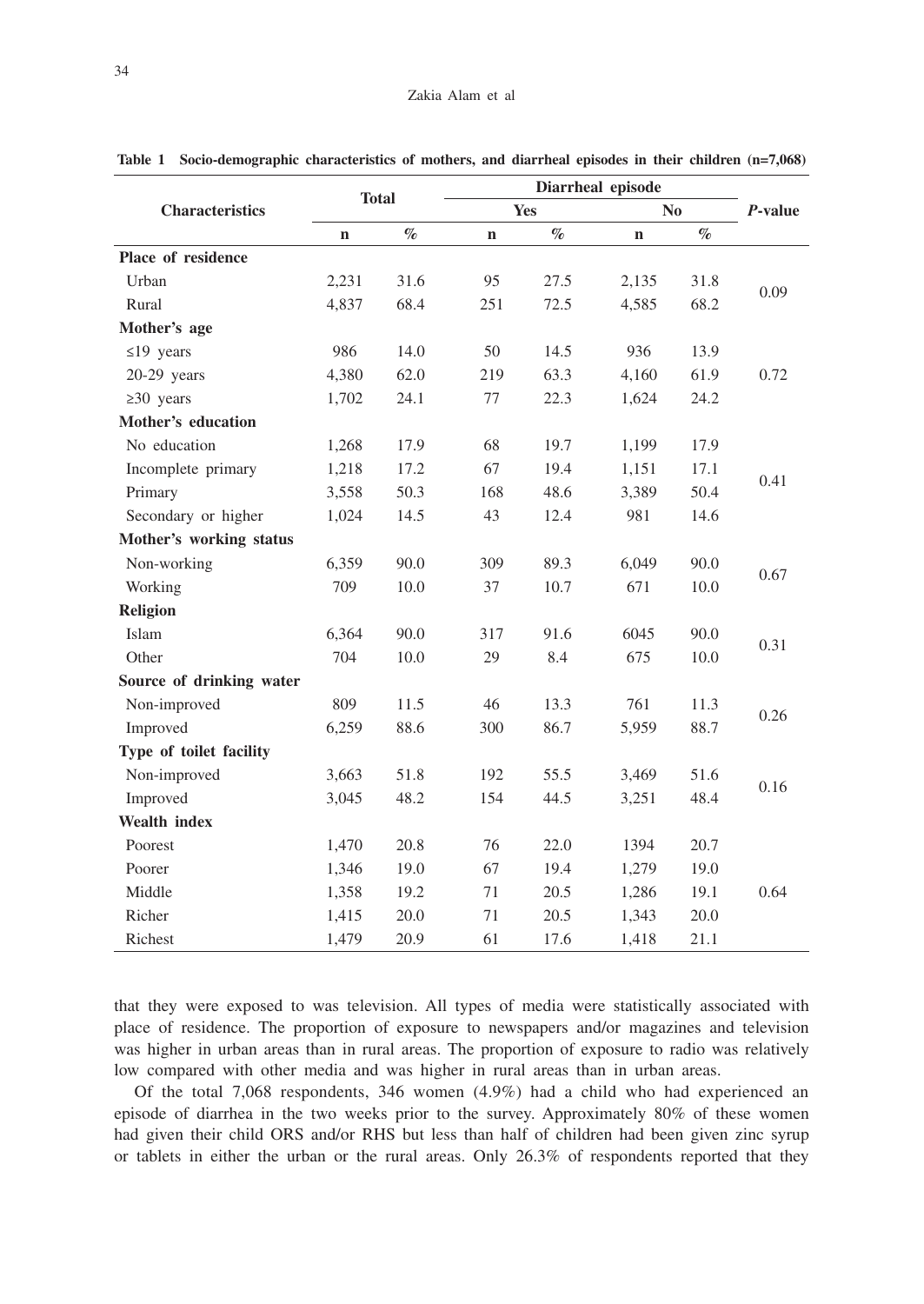|                                      |              |      |             |              | Place of residence |      |         |
|--------------------------------------|--------------|------|-------------|--------------|--------------------|------|---------|
| Mass media exposure                  | <b>Total</b> |      |             | <b>Urban</b> | <b>Rural</b>       |      | P-value |
|                                      | $\mathbf n$  | $\%$ | $\mathbf n$ | $\%$         | $\mathbf n$        | $\%$ |         |
| Newspaper or magazine<br>$(n=7,061)$ |              |      |             |              |                    |      |         |
| Not exposed                          | 5,820        | 82.4 | 1,586       | 71.2         | 4,234              | 87.6 |         |
| Exposed                              | 1,241        | 17.6 | 641         | 28.8         | 600                | 12.4 | < 0.01  |
| Radio $(n=7,065)$                    |              |      |             |              |                    |      |         |
| Not exposed                          | 6,412        | 90.8 | 2,077       | 93.2         | 4,335              | 89.6 | < 0.01  |
| Exposed                              | 653          | 9.2  | 152         | 6.8          | 501                | 10.4 |         |
| Television $(n=7,067)$               |              |      |             |              |                    |      |         |
| Not exposed                          | 2,750        | 38.9 | 388         | 17.4         | 2,362              | 48.8 |         |
| Exposed                              | 4,317        | 61.1 | 1,843       | 82.6         | 2,474              | 51.2 | < 0.01  |

**Table 2 Mass media exposure by place of residence**

**Table 3 Management practices during diarrhea by place of residence**

|                            |             |              |             |              | Place of residence |              |         |
|----------------------------|-------------|--------------|-------------|--------------|--------------------|--------------|---------|
| <b>Management</b> practice |             | <b>Total</b> |             | <b>Urban</b> |                    | <b>Rural</b> | P-value |
|                            | $\mathbf n$ | $\%$         | $\mathbf n$ | $\%$         | $\mathbf n$        | $\%$         |         |
| Oral rehydration salt      |             |              |             |              |                    |              |         |
| and/or recommended         |             |              |             |              |                    |              |         |
| homemade solution          |             |              |             |              |                    |              |         |
| $(n=339)$                  |             |              |             |              |                    |              |         |
| Yes                        | 270         | 79.7         | 74          | 80.4         | 196                | 79.4         |         |
| N <sub>0</sub>             | 69          | 20.4         | 18          | 19.6         | 51                 | 20.7         | 0.83    |
| Zinc syrup and/or zinc     |             |              |             |              |                    |              |         |
| tablets $(n=341)$          |             |              |             |              |                    |              |         |
| Yes                        | 145         | 42.5         | 42          | 45.2         | 103                | 41.5         |         |
| N <sub>0</sub>             | 196         | 57.5         | 51          | 54.8         | 145                | 58.5         | 0.55    |
| Amount offered to drink    |             |              |             |              |                    |              |         |
| $(n=346)$                  |             |              |             |              |                    |              |         |
| Sufficient                 | 91          | 26.3         | 23          | 24.2         | 68                 | 27.1         |         |
| Insufficient               | 255         | 73.7         | 72          | 75.8         | 183                | 72.9         | 0.59    |
| Amount offered to eat      |             |              |             |              |                    |              |         |
| $(n=346)$                  |             |              |             |              |                    |              |         |
| Sufficient                 | 228         | 65.9         | 71          | 74.7         | 157                | 62.6         |         |
| Insufficient               | 118         | 34.1         | 24          | 25.3         | 94                 | 37.5         | 0.03    |

provided sufficient fluids, whereas 65.9% provided sufficient food. Giving sufficient food was statistically associated with place of residence (Table 3).

After adjusting for demographic and socio-economic factors, no significant association was observed between any type of mass media exposure and a childhood diarrheal episode (Table 4). Exposure to newspapers and/or magazines was significantly associated with the provision of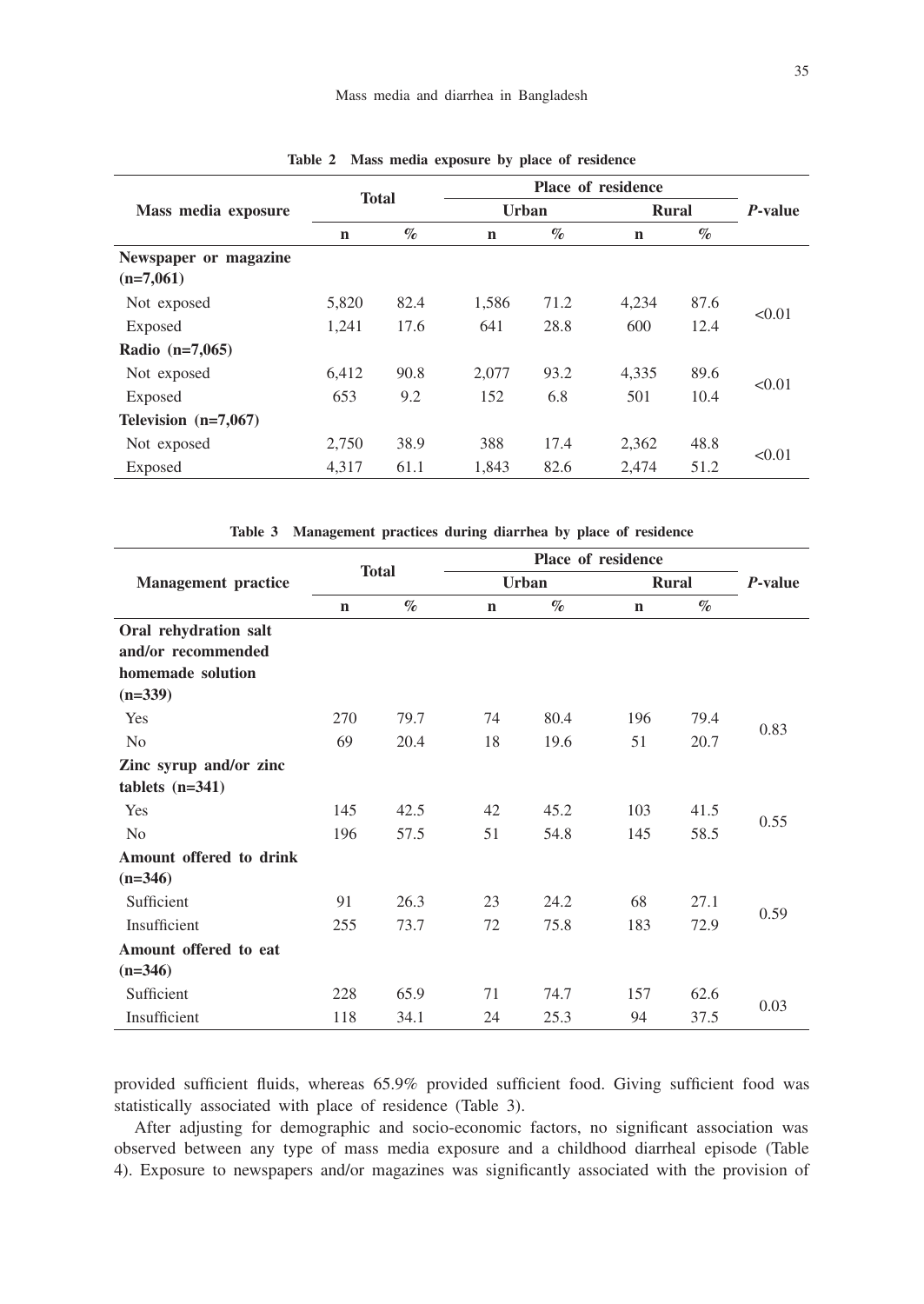|                                 | <b>Crude</b>        |         | Adjusted            |         |
|---------------------------------|---------------------|---------|---------------------|---------|
| Mass media exposure             | <b>OR</b>           | P-value | OR <sup>1</sup>     | P-value |
|                                 | $(95\% \text{ CI})$ |         | $(95\% \text{ CI})$ |         |
| Newspaper or magazine (n=7,061) |                     |         |                     |         |
| Not exposed                     | 1                   |         | 1                   |         |
| Exposed                         | 1.07                | 0.63    | 1.14                | 0.38    |
|                                 | $(0.81 - 1.42)$     |         | $(0.85 - 1.51)$     |         |
| Radio $(n=7,065)$               |                     |         |                     |         |
| Not exposed                     | 1                   |         | 1                   |         |
| Exposed                         | 1.15                | 0.45    | 1.12                | 0.55    |
|                                 | $(0.81 - 1.64)$     |         | $(0.78 - 1.59)$     |         |
| Television $(n=7,067)$          |                     |         |                     |         |
| Not exposed                     | 1                   |         | 1                   |         |
| Exposed                         | 0.93                | 0.55    | 0.98                | 0.88    |
|                                 | $(0.75 - 1.16)$     |         | $(0.78 - 1.24)$     |         |

**Table 4 Logistic regression estimates for odds of diarrheal episodes according to mass media exposure**

1 Adjusted for place of residence, mother's age, education, working status, religion and honsehold's wealth index

Reference was the 'not exposed to media' group (for all three media and combined media). Abbreviations: CI, confidence interval; OR, odds ratio

sufficient fluids and food (adjusted OR 2.11, 95% CI 1.14–3.91 and adjusted OR 3.17, 95% CI 1.51–6.65, respectively) and mothers who listened to the radio were more likely to provide zinc syrup or tablets (adjusted OR 2.50, 95% CI 1.19–5.23) during a diarrheal episode than women who did not (Table 5).

## DISCUSSION

Regarding recommended diarrhea management, giving ORS and/or RHS and continuing food were well practiced by mothers, whereas providing zinc syrup or tablets and increasing fluid intake were not. Using nationally-representative data in Bangladesh, we found no significant associations between mother's exposure to media and occurrence of child's diarrheal episode. However, significant associations were found between exposure to newspapers and/or magazines and the provision of sufficient fluids and food, as well as between exposure to radio and treatment with zinc after adjusting for confounding factors. Television was not associated with diarrhea management practice although it was the most commonly accessed mass media, even in rural areas.

In this study, approximately 80% of women used ORS and/or RHS. This high level of use in Bangladesh could be due to the launch date of ORS on the market. In 1969, the International Centre for Diarrheal Disease Research, Bangladesh first used ORS solutions for the treatment of diarrhea. Since then, ORS has become widespread as a result of recommendations by various United Nations agencies and social and commercial marketing strategies.<sup>23</sup> Electronic mass media is one of the major sources of information about ORS; this was the case even in the 1990s, for example in India and in Egypt, with television and radio identified as the main sources of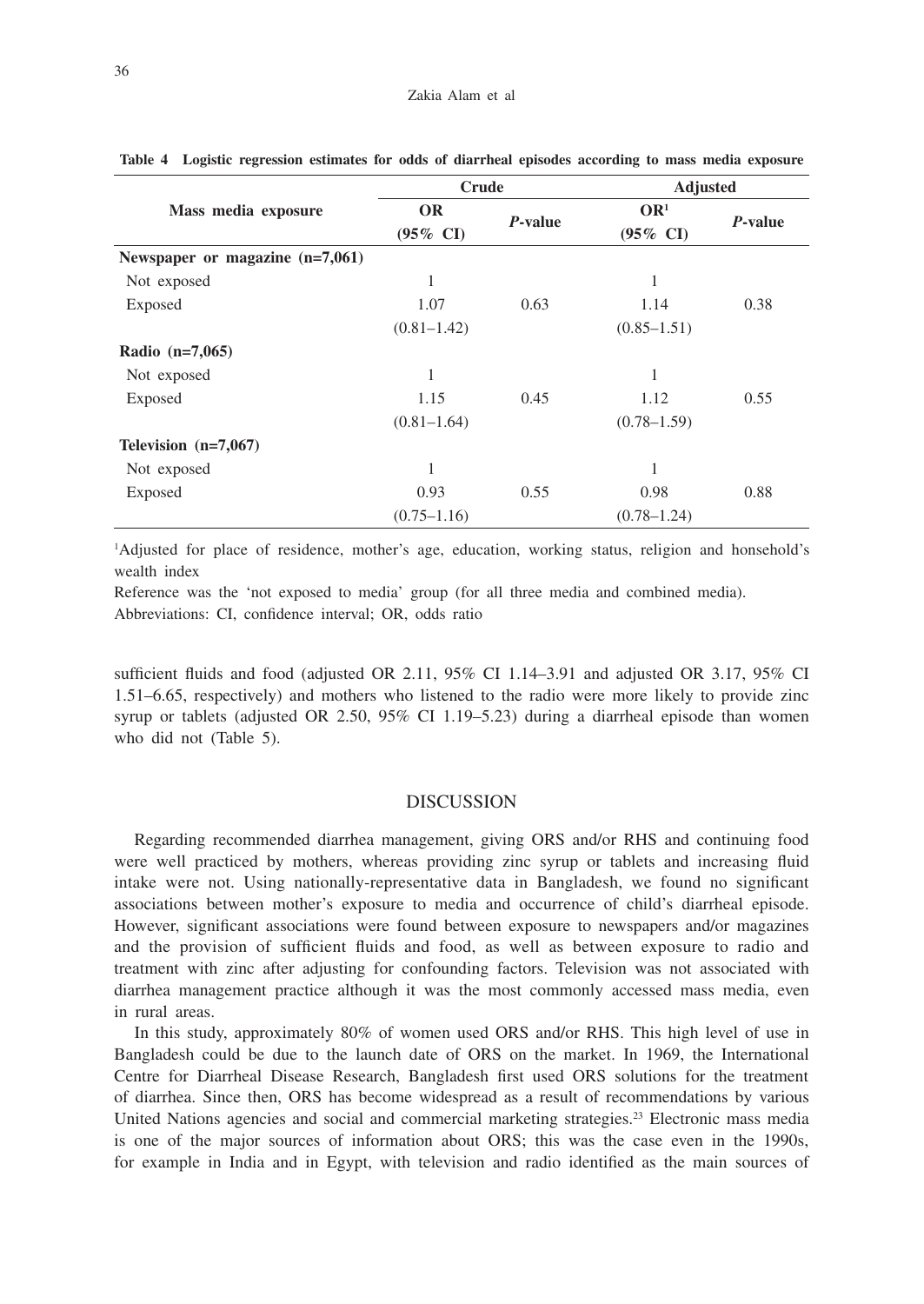|                       |                               |         |                                        |         | Practices of diarrhea management |         |                               |         |
|-----------------------|-------------------------------|---------|----------------------------------------|---------|----------------------------------|---------|-------------------------------|---------|
|                       | ORS and/or RHS                |         | Zinc syrup and/or tablet               |         | Amount of drink                  |         | Amount of food                |         |
| Mass media exposure   | $(n=339)$                     |         | $(n=341)$                              |         | $(n=346)$                        |         | $(n=346)$                     |         |
|                       | $95%$ CI)<br>aOR <sup>1</sup> | P-value | $(95% \text{ Cl})$<br>aOR <sup>1</sup> | P-value | $(95%$ CI)<br>aOR <sup>1</sup>   | P-value | $(95%$ CI<br>aOR <sup>1</sup> | P-value |
| Newspaper or magazine |                               |         |                                        |         |                                  |         |                               |         |
| Not exposed           |                               |         |                                        |         |                                  |         |                               |         |
| Exposed               | 2.09                          | 0.08    | 1.46                                   | 0.19    | 2.11                             | 0.02    | 3.17                          | 50.01   |
|                       | $0.92 - 4.72$                 |         | $(0.82 - 2.60)$                        |         | $(1.14 - 3.91)$                  |         | $(1.51 - 6.65)$               |         |
| Radio                 |                               |         |                                        |         |                                  |         |                               |         |
| Not exposed           |                               |         |                                        |         |                                  |         |                               |         |
| Exposed               | 1.69                          | 0.31    | 2.50                                   | 0.02    | 1.03                             | 0.95    | 1.27                          | 0.54    |
|                       | $(0.61 - 4.67)$               |         | $(1.19 - 5.23)$                        |         | $(0.46 - 2.29)$                  |         | $(0.59 - 2.75)$               |         |
| Television            |                               |         |                                        |         |                                  |         |                               |         |
| Not exposed           |                               |         |                                        |         |                                  |         |                               |         |
| Exposed               | 1.04                          | 0.90    | 1.34                                   | 0.22    | 1.67                             | 0.07    | 1.27                          | 0.33    |
|                       | $(0.58 - 1.88)$               |         | $(0.83 - 2.17)$                        |         | $(0.97 - 2.88)$                  |         | $(0.78 - 2.07)$               |         |

Mass media and diarrhea in Bangladesh

37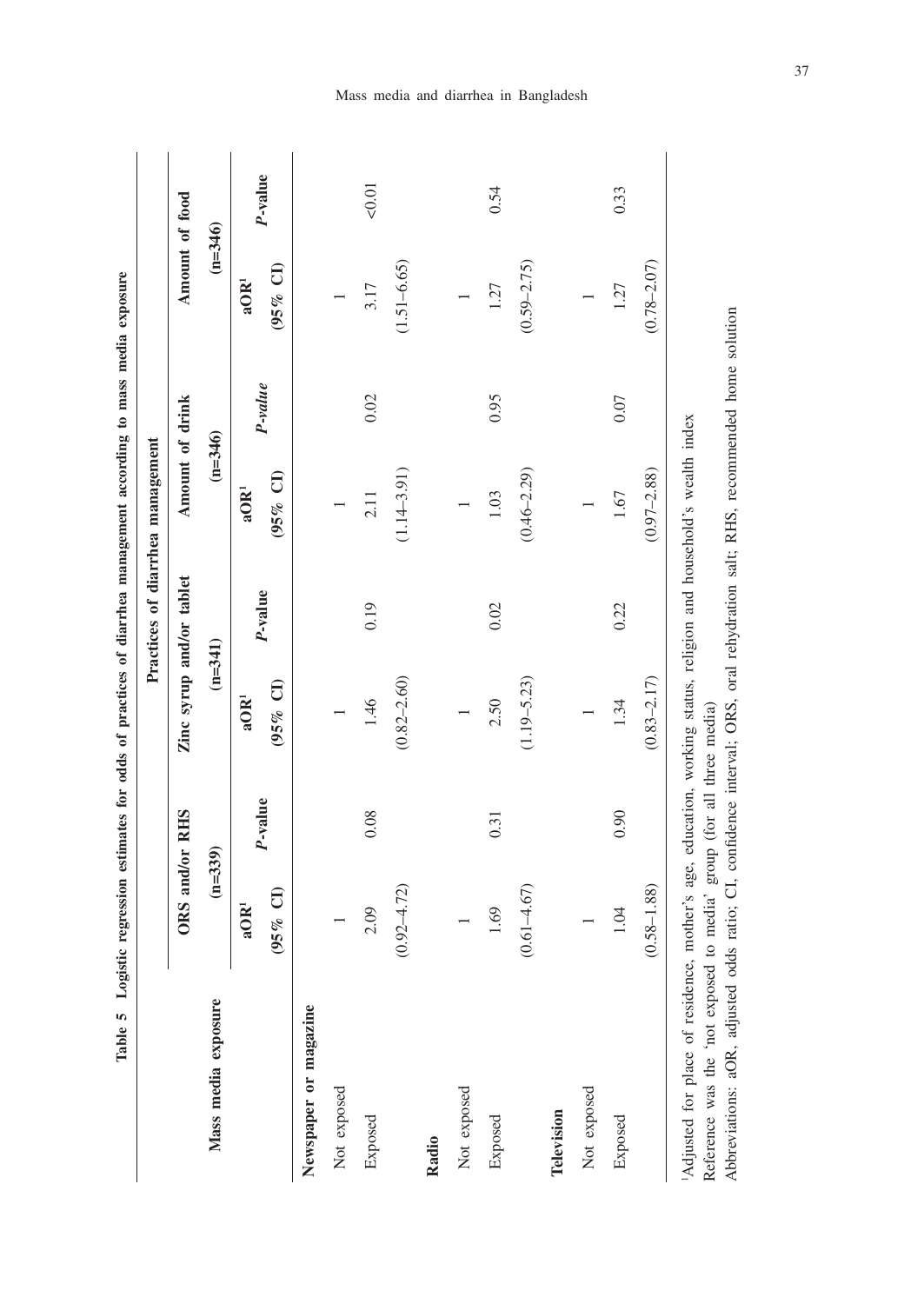information.10,24 A previous meta-analysis of ORS social marketing and mass media strategies indicated that mothers who were exposed to information in the media were twice as likely to use ORS than mothers who were not.<sup>7</sup> In Bangladesh, awareness and availability of ORS/RHS might have resulted in a high level of ORS/RHS use and no association between mass media exposure and ORS/RHS use.

In addition to ORS treatment, since 2004 zinc supplementation has been recommended by WHO and UNICEF to reduce diarrheal deaths. The effectiveness of zinc treatment was first documented in a community-based trial in Bangladesh in 1998. This knowledge is newer than use of ORS/RHS. Awareness and practice of zinc supplementation during a childhood diarrheal episode vary among countries. In Kenya, more than 80% of women reportedly use zinc to treat diarrhea<sup>25</sup> and in Benin, the corresponding number is over  $50\%$ .<sup>26</sup> In Indonesia, almost threequarters of caregivers who had heard about zinc for the treatment of diarrhea, had heard about it through mass media (television, radio, and newspapers).27 Findings from Nepal in 2008 showed that more than 95% of respondents had heard messages regarding zinc treatment for diarrhea via the radio or television, and respondents who were exposed to information on correct use of zinc were five times more likely to use it correctly than those not exposed to this information.<sup>8</sup> A Nepalese project showed a positive association between exposure to information and zinc-related knowledge.<sup>28</sup> Although the benefits of zinc supplementation in the management of diarrhea have been established, it is suggested these benefits are still not well appreciated by physicians and healthcare workers.29 Although zinc was first introduced in Bangladesh for the treatment of diarrhea, this current study showed that less than half of women in Bangladesh used zinc to treat diarrhea, regardless of whether they lived in urban or rural areas.

In the present study, exposure to radio was shown to be significantly associated with the use of zinc. In Bangladesh, both television and radio run advertisements regarding zinc syrup or tablets, and a case study suggested television and radio were the quickest media channels in terms of disseminating information on the benefits of zinc nationwide.<sup>30</sup> The present study could not identify why only radio, and not television exposure, showed a significant association with zinc use. Although the prevalence of exposure to radio was relatively low in this study, our results suggest that it can still be utilized for health promotion. Our study also showed that women who were exposed to newspapers and/or magazines were more likely to provide sufficient fluids and food. The results imply that adjusting a child's food and fluid intake may require higher health literacy. Findings suggested an important role for print and electronic forms of mass media in promoting diarrhea management practices. However, we did not find a significant association between mother's exposure to television, which was the most popular mass media channel, and diarrhea management practice. Further research is needed to determine why, and exactly how, reading newspapers and/or magazines and listening to the radio are associated with diarrhea management practices.

A major limitation of our study was that only data for children who suffered from diarrhea in the 2-week period prior to the survey were included in our analyses of the associations between exposure to media and diarrhea management practices, which greatly reduced the sample size. As diarrhea is common among children, the sample size could have been increased if the survey asked about mother's practices if the child had ever had a diarrheal episode.

In conclusion, nationally-representative data suggested mother's exposure to mass media was not associated with child's diarrheal episode. Exposure to newspapers and/or magazines was associated with the provision of sufficient fluids and food, and mothers who listened to the radio were more likely to provide zinc syrup or tablets. It is considered that mass media have the potential to improve diarrhea management practices. More effective use of mass media is anticipated, in particular, to promote zinc supplementation and increasing fluid intake during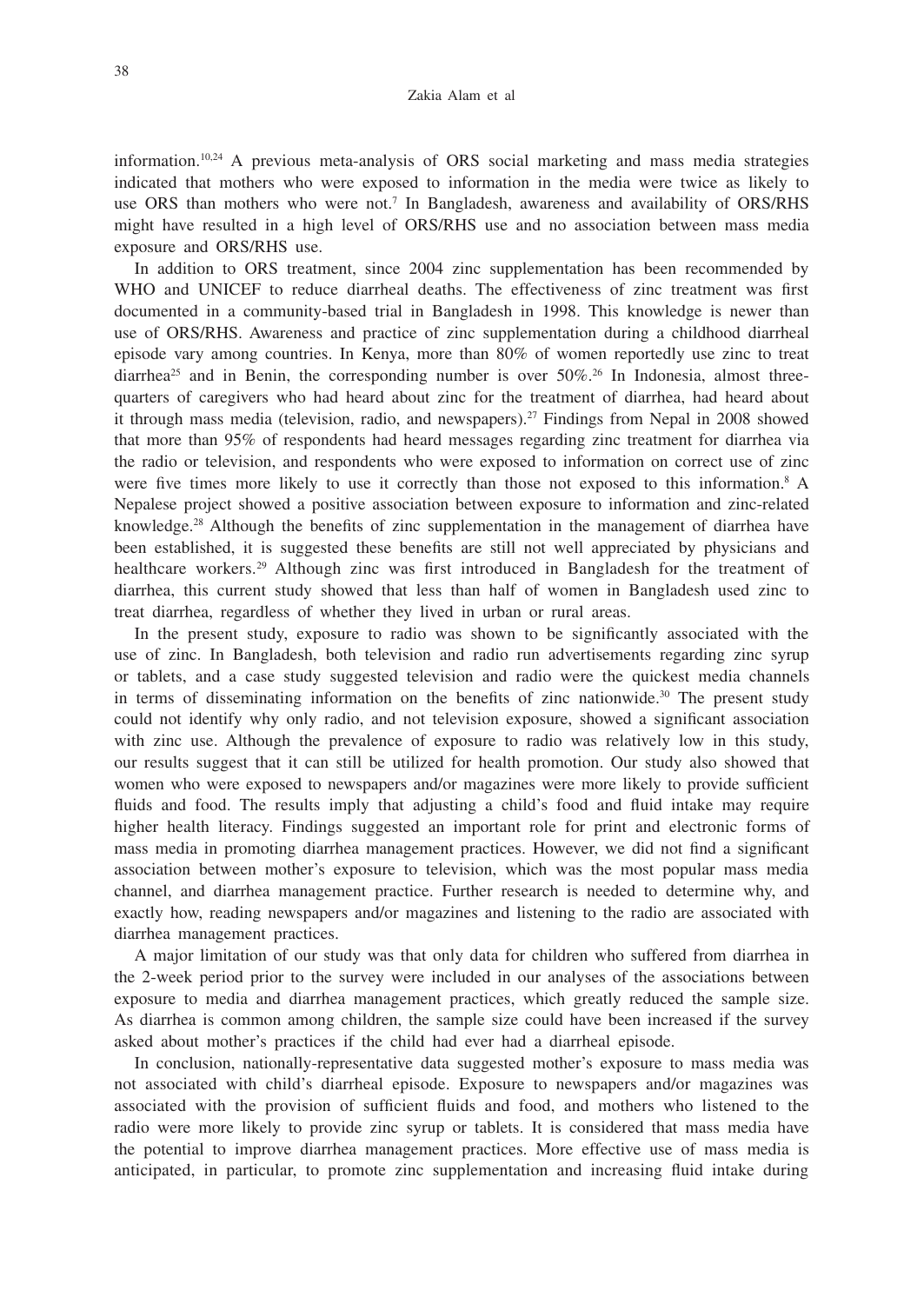diarrhea, neither of which are currently well practiced.

## ACKNOWLEDGMENTS

We want to express our sincere gratitude to Measure DHS (Calverton, Maryland, USA) for providing the 2011 BDHS data. We are grateful to Professor Dr. Mahmudur Rahman and Dr. Farhana Haque for their involvement in the preliminary design of this paper. We would like to thank Dr. Md Abdul Alim for his technical assistance. Our special thanks to all the staff in the department of healthcare administration, Nagoya University Graduate School of Medicine, for their kind cooperation. This study was based on ZA's master thesis for the Young Leaders' Program (Healthcare Administration Course) of Nagoya University, which was supported by the Ministry of Education, Culture, Sports, Science and Technology, Japan.

## CONFLICT OF INTEREST

The authors declare that they have no conflicts of interest.

# **REFERENCES**

- 1 WHO. Under-five mortality. Global Health Observatory (GHO) data. http://www.who.int/gho/child\_health/ mortality/mortality\_under\_five\_text/en/. Accessed March 9, 2018.
- 2 WHO. Diarrhoeal disease. WHO. http://www.who.int/mediacentre/factsheets/fs330/en/. Published May 2, 2017. Accessed March 9, 2018.
- 3 The World Bank. DataBank: Health Nutrition and Population Statistics. The World Bank http://databank. worldbank.org/data/reports.aspx?source=health-nutrition-and-population-statistics. Accessed March 9, 2018.
- 4 WHO. Rate of deaths by cause: Diarrhoeal diseases. Global Health Observatory data repository. http://apps. who.int/gho/data/view.main.ghe2002015-CH3?lang=en. Accessed March 9, 2018.
- 5 Munos MK, Walker CL, Black RE. The effect of oral rehydration solution and recommended home fluids on diarrhoea mortality. *Int J Epidemiol*. 2010;39 Suppl 1:i75–87.
- 6 UNICEF/WHO. *Diarrhoea: why children are still dying and what can be done*. Geneva: UNICEF/ WHO;2009.
- 7 Lenters LM, Das JK, Bhutta ZA. Systematic review of strategies to increase use of oral rehydration solution at the household level. *BMC Public Health*. 2013;13 Suppl 3:S28.
- 8 Wang W, MacDonald VM, Paudel M, Banke KK. National scale-up of zinc promotion in Nepal. *Journal of Health Population and Nutrition*. 2011;29:207–217.
- Rao KV, Mishra VK, Retherford RD. Mass media can help improve treatment of childhood diarrhoea. *National Family Health Survey bulletin*. 1998:(11):1–4.
- 10 Miller P, Hirschhorn N. The effect of a national control of diarrheal diseases program on mortality: *The case of Egypt. Social Science and Medicine*. 1995;40(10):S1–S30.
- 11 Manoff RK. Getting your message out with social marketing. *American Journal of Tropical Medicine and Hygiene*. 1997;57(3):260–265.
- 12 Valente TW, Paredes P, Poppe PR. Matching the message to the process: The relative ordering of knowledge, attitudes, and practices in behavior change research. *Human Communication Research*. 1998;24(3):366–385.
- 13 Matsudo V, Matsudo S, Andrade D, et al. Promotion of physical activity in a developing country: The Agita São Paulo experience. *Public Health Nutrition*. 2002;5(1A):253–261.
- 14 Baker EJ, Sanei LC, Franklin N. Early initiation of and exclusive breastfeeding in large-scale community-based programmes in Bolivia and Madagascar. *Journal of Health, Population and Nutrition*. 2006;24(4):530–539.
- 15 Naugle DA, Hornik RC. Systematic review of the effectiveness of mass media interventions for child survival in low-and middle-income countries. *Journal of Health Communication*. 2014;19:190–215.
- 16 Bertrand JT, O'Reilly K, Denison J, Anhang R, Sweat M. Systematic review of the effectiveness of mass